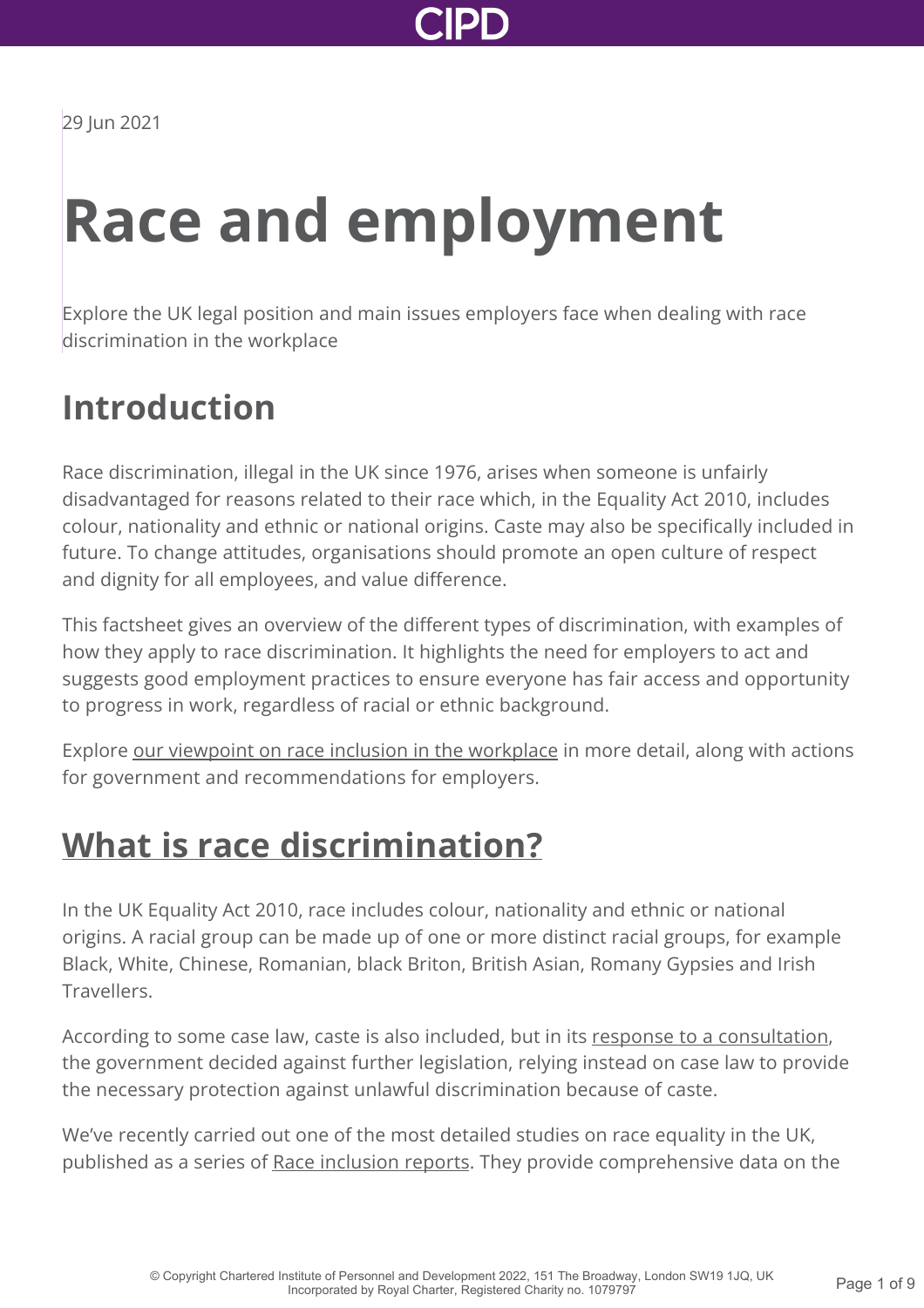

experiences of ethnic minorities in the workplace compared to the white British population. They also highlight the need for organisation-wide engagement on race equality in workplaces and improved data collection, and the higher levels of career progression dissatisfaction among ethnic minority employees.

#### **The need for action on race inequality in the workplace**

High-profile government-initiated work has stimulated action on racial diversity. The 2020 [update of progress from the Parker review committee into the ethnic diversity of UK](https://www.gov.uk/government/publications/ethnic-diversity-of-uk-boards-the-parker-review) boards showed slow progress. There's still a long way to go until FTSE boards reflect the [ethnic diversity of the UK population or of their stakeholders. In 2017 an independent](https://www.gov.uk/government/publications/race-in-the-workplace-the-mcgregor-smith-review) review on race in the workplace quoted government figures that show the significant economic contribution that could come from taking action: 'The potential benefit to the UK economy from full representation of Black and Minority Ethnic (BME) individuals across the labour market through improved participation and progression is estimated to be £24 billion per annum, which represents 1.3% of GDP in the year to June 2016'.

The issue is not just at the top of organisations. [Research by Demos](https://www.jrf.org.uk/report/entry-and-progression-work) for the Joseph Rowntree Foundation affirms that 'people from ethnic minority groups are often at a disadvantage in the labour market. They are more likely to be unemployed than white British people, are over-represented in poorly paid and unstable jobs, and are less able to secure opportunities for job progression or employment which matches their skills and abilities.'

In 2018 a government consultation invited employers to share their views on a mandatory approach to ethnicity pay reporting. [We responded comprehensively](http://www.cipd.co.uk/news-views/policy-engagement/consultations/ethnicity-pay-reporting/) to the consultation.

[In March 2021 the government released the eagerly anticipated report of the Commission](https://www.gov.uk/government/publications/the-report-of-the-commission-on-race-and-ethnic-disparities) for Race and Ethnic Disparities, chaired by Tony Sewell. The report was universally criticised for failing to acknowledge the impact of 'institutional racism' on all aspects of peoples' lives, from housing, education, healthcare and employment. [We've condemned](https://www.cipd.co.uk/news-views/news-articles/tackle-racism-discrimination-uk) it's failure to recognise institutional and structural racism.

Listen to our podcast - [Why is it so hard to talk about BAME?](http://www.cipd.co.uk/podcasts/bame-diversity/)

## **[The impact of coronavirus on different ethnic](http://www.cipd.co.uk/knowledge/fundamentals/emp-law/race-discrimination/factsheet?pdf=true#) groups**

The COVID-19 pandemic has had a disproportionate impact on ethnic minority communities with higher incidence of more severe symptoms than the general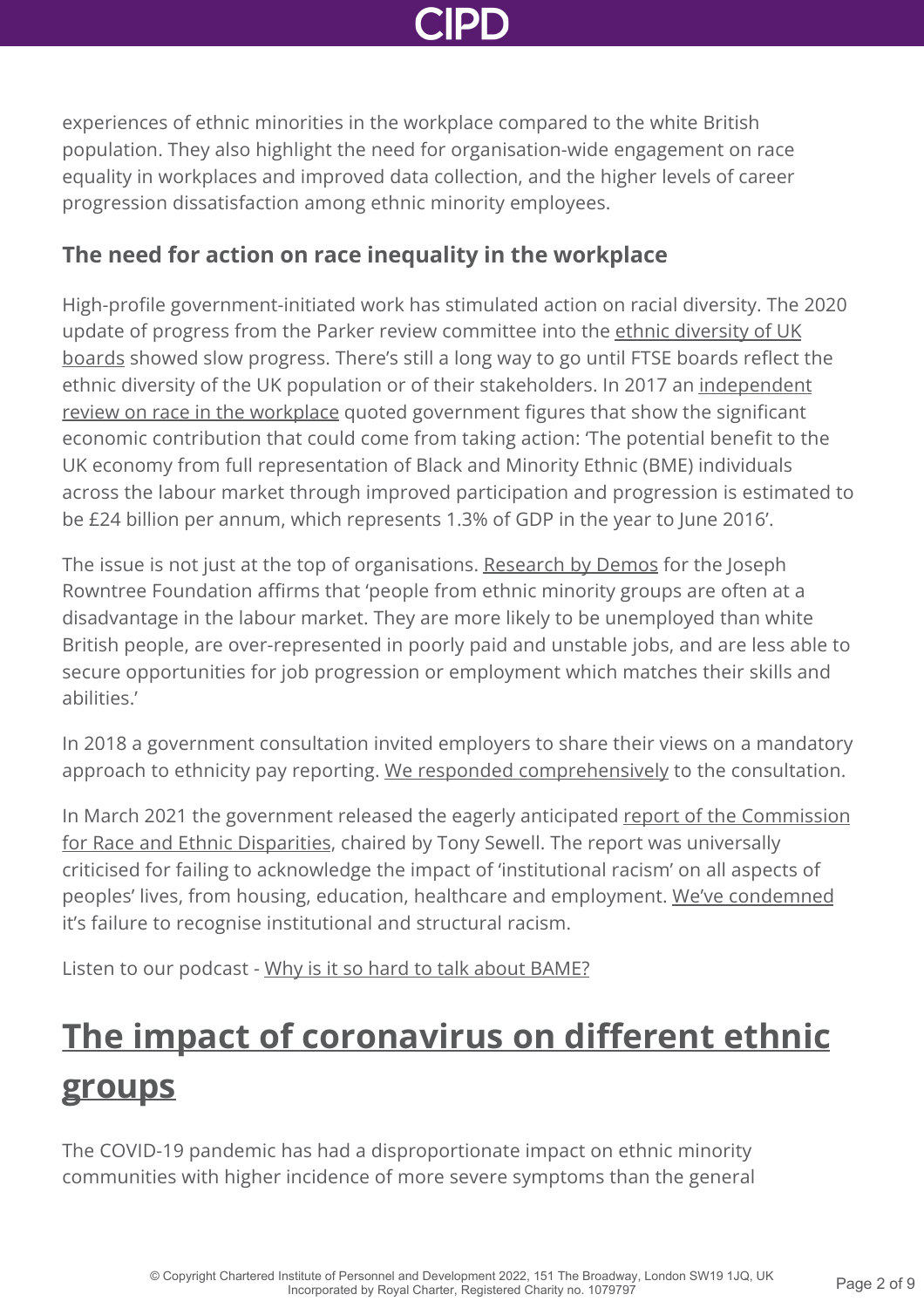

population and higher rates of death. The lack of data on the differential impact and greater propensity for harm to ethnic minorities, meant that not only were adequate safety measures not applied by employers, but that healthcare provision for this group was also not prioritised. The economic impact has also been more severe on ethnic minority workers as shown in a [Resolution Foundation report](https://www.peoplemanagement.co.uk/news/articles/young-and-ethnic-minority-workers-hardest-hit-by-post-furlough-job-cuts). Experts now advise that employers take adequate steps to [safeguard ethnic minority employees](https://www.peoplemanagement.co.uk/experts/legal/safeguarding-bame-employees-when-returning-work).

[There's more on what employers should be doing in our Responding to the coronavirus](http://www.cipd.co.uk/knowledge/coronavirus/) hub.

### **[The UK legal position](http://www.cipd.co.uk/knowledge/fundamentals/emp-law/race-discrimination/factsheet?pdf=true#)**

In Great Britain, discrimination on the grounds of race, first introduced by the Race Relations Act 1976, is now contained within the Equality Act 2010.

The Equality and Human Rights Commission (EHRC) has published guidance on race [discrimination and the Equality Act including a Code of practice on employment. Whi](https://www.equalityhumanrights.com/en/advice-and-guidance/race-discrimination)lst not legally binding, the codes give important guidance on good practice and failing to follow them may be taken into account by tribunals or courts. CIPD members can find out more in our [Race discrimination law Q&As](http://www.cipd.co.uk/knowledge/fundamentals/emp-law/race-discrimination/questions/).

Our [Brexit hub](http://www.cipd.co.uk/knowledge/brexit-hub/) has more on what the implications of leaving the EU might be for UK employment law.

#### **Types of discrimination**

Within the Equality Act 2010 there are a number of different types of discrimination. These apply to the protected characteristics, which includes race.

#### **Direct discrimination**

This applies to all protected characteristics. It's treating someone less favourably than another person because of a protected characteristic that they have. For example, it's refusing to employ an individual because they are black.

#### **Indirect discrimination**

Indirect discrimination occurs when:

- 1. a provision, criterion or practice is applied to all, **and**:
- 2. it puts a group with a protected characteristic at a disadvantage when compared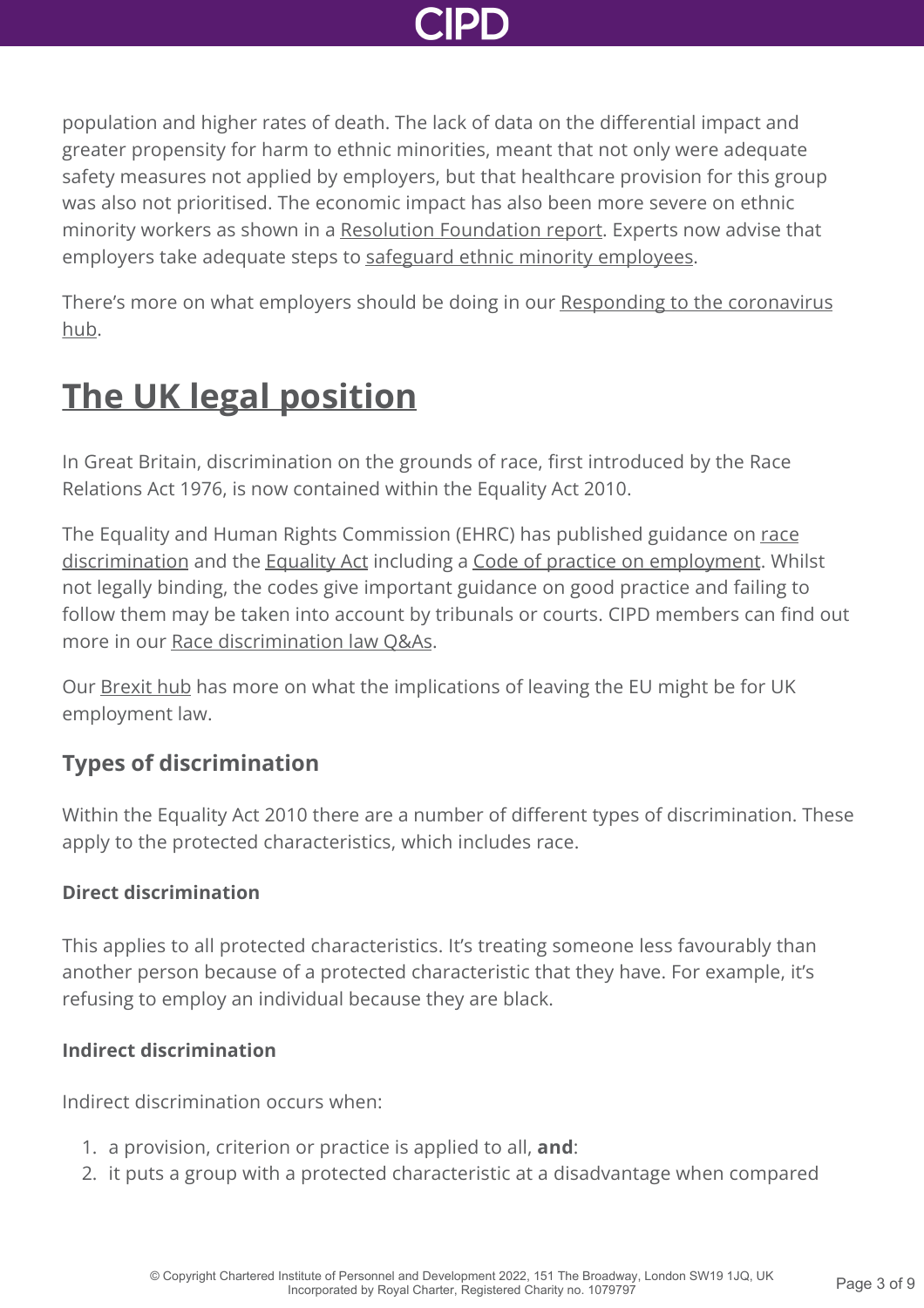

with another group

- 3. an individual is put at a disadvantage
- 4. the employer cannot show it to be a proportionate means of achieving a legitimate aim.

For example, if a recruitment policy requires individuals to live within a certain geographical area or postcode which puts those of certain ethnic origins at a disadvantage in applying for the job when compared to others, and that puts an individual at a disadvantage, then it would be indirect discrimination unless the employer could show that the residence criteria was justified.

#### **Associative discrimination**

This is treating someone less favourably because they associate with an individual who has a protected characteristic. For example, treating someone less favourably because they spend their spare time socialising with people of a certain race, even though they are of a different race themselves.

#### **Perceptive discrimination**

This is treating someone less favourably because it's perceived that they have a protected characteristic, whether they do or not. For example, not recruiting someone because it's thought they are of certain nationality when in fact they are not.

#### **Victimisation**

Victimisation occurs when someone is treated less favourably because they've made or supported a complaint, or raised a grievance under the Equality Act 2010. It also applies if it's thought that they have made a complaint. A comparator isn't required for a claim of victimisation. Post-employment victimisation can occur - for example, refusing to give a reference to someone who had made a complaint under the Equality Act 2010 - although the Act has some grey areas concerning post-employment victimisation.

#### **Harassment**

Harassment is 'unwanted conduct related to a relevant protected characteristic, which has the purpose or effect of violating an individual's dignity or creating an intimidating, hostile, degrading, humiliating or offensive environment for that individual'.

There's no longer any specific legislation making employers liable for harassment that comes from a third party (for example, a customer). However an employer can still be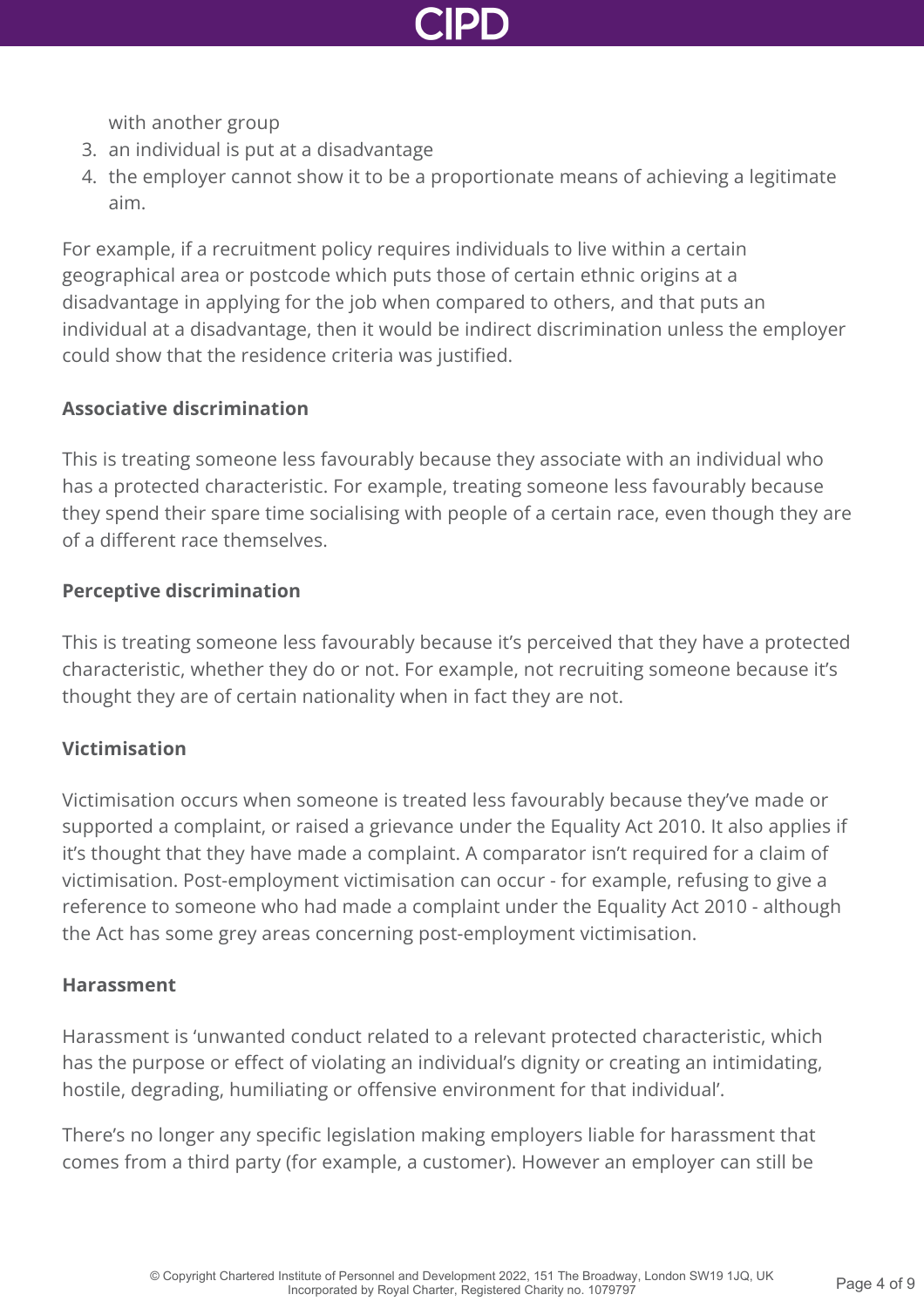

liable as a result of numerous other legal duties, for example breach of contract, direct discrimination and under the Protection from Harassment Act 1997. This, and good practice, mean that employers should continue to take steps to protect employees from all forms of harassment.

Find out more in our [harassment and bullying factsheet.](http://www.cipd.co.uk/knowledge/fundamentals/emp-law/harassment/factsheet/)

#### **Occupational Requirement**

Very unusually, there may be an Occupational Requirement to employ a person of a particular race. If so, certain exceptions from the law are permitted covering selection, promotion and training. The employer must be able to show that there's a genuine need, taking account of the type of work.

#### **Positive action**

Employers can take positive action, for example to address under-representation or other forms of disadvantage within the workforce. The provisions are complex and must be handled very carefully. Different provisions apply concerning positive action relating to recruitment and promotion. See [guidance from the EHRC.](https://www.equalityhumanrights.com/en/advice-and-guidance/employers-what-positive-action-workplace)

### **[Good employment practices](http://www.cipd.co.uk/knowledge/fundamentals/emp-law/race-discrimination/factsheet?pdf=true#)**

People professionals have a key role in creating fair and inclusive workplaces. As part of coherent [inclusion, diversity](http://www.cipd.co.uk/knowledge/fundamentals/relations/diversity/factsheet/) and [employee engagement](http://www.cipd.co.uk/knowledge/fundamentals/relations/engagement/factsheet/) strategies, employers should undertake thorough reviews or equality analyses of policies and working practices to remove unfair discrimination and bias. However, we know that there's still a considerable way to go until this is a reality with regards to race.

Our [viewpoint on race inclusion in the workplace](http://www.cipd.co.uk/news-views/viewpoint/race-inclusion-workplace/) gives recommendations for employers, with additional information below.

#### **Inclusion policy**

Although there's no legal requirement to have a written inclusion and diversity policy, it's a good idea to produce and actively use one. In some discrimination claims, employers may have a defence if they can show that they took all reasonable steps to prevent the discrimination occurring. Having a comprehensive current policy, and recent relevant training will help employers to distance themselves from liability for acts such as harassment by an individual perpetrator employed by them. A policy also demonstrates the organisation takes its legal and moral obligations towards being a diverse and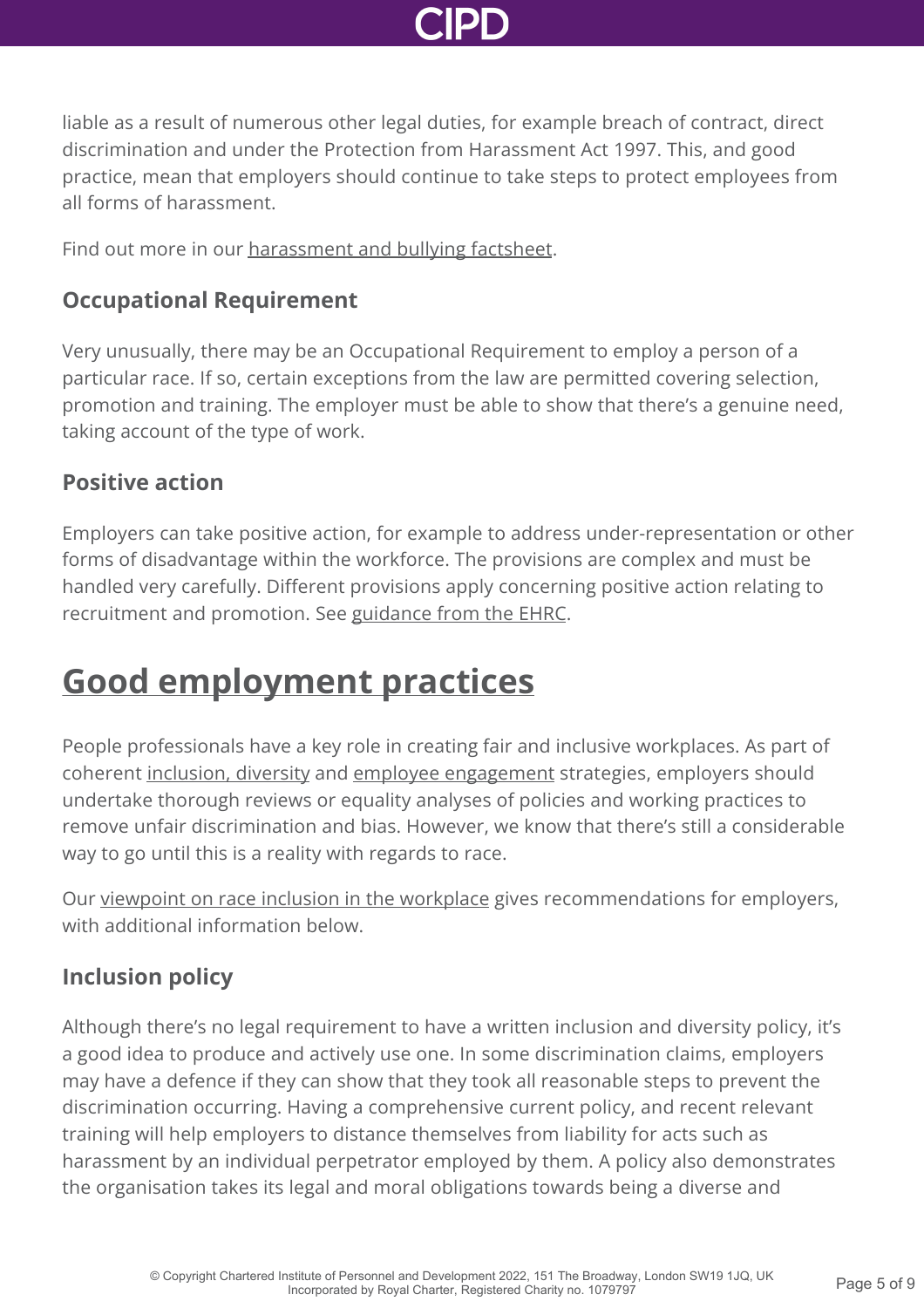inclusive employer seriously. It can also encourage employees to treat others equally.

### **Creating a racially-diverse and inclusive workplace and engaging personal commitment**

Our 2017 report [Addressing the barriers to BAME employee career progression to the top](http://www.cipd.co.uk/knowledge/fundamentals/relations/diversity/bame-career-progression/) was designed to help employers create racially-inclusive workplaces. It reviewed the previous five years' major research and policy papers, summarising what was known about the extent of ethnic inequality and barriers to in-work progression. It included results from our survey into career blockers and enablers experienced by workers from different ethnic groups. There are recommended actions for employers and policy makers, and case studies of three organisations actively driving change.

Recommendations include:

- Understand what's happening in your organisation, identifying the factors which are maintaining racial inequality. An [evidence-based approach](http://www.cipd.co.uk/knowledge/strategy/analytics/evidence-based-practice-factsheet/) will help get to the root of issues in your particular context.
- Avoid making generalisations the term BAME encompasses a wide range of backgrounds, cultures and traditions. We now recommend referring to 'ethnic minorities' instead.
- When examining the work experience of people with a particular ethnic background, be aware of the potential interplay between this identity and others. For example, does being a woman from an ethnic minority background mean you have more equal opportunities through progress on gender, but are still at a disadvantage at work because of being from a minority ethnic group?
- Critically appraise your *[organisation culture](http://www.cipd.co.uk/knowledge/culture/working-environment/organisation-culture-change-factsheet/)*. Inclusive cultures where a range of people from different ethnic backgrounds feel able to be themselves and give their ideas enables people to perform at their best at work. Without this, under-utilisation of talent will continue.
- Actively encourage employee voice to inform change. Ensure mechanisms are in place through which employees, including ethnic minority groups, can highlight issues about inequality and be heard.
- Address unconscious bias. There's practical guidance on avoiding bias in [recruitment in our report A head for hiring: the behavioural science of recruitment](http://www.cipd.co.uk/knowledge/culture/behaviour/recruitment-report/) and selection.
- Assign senior level responsibilities for driving diversity issues, including a sponsor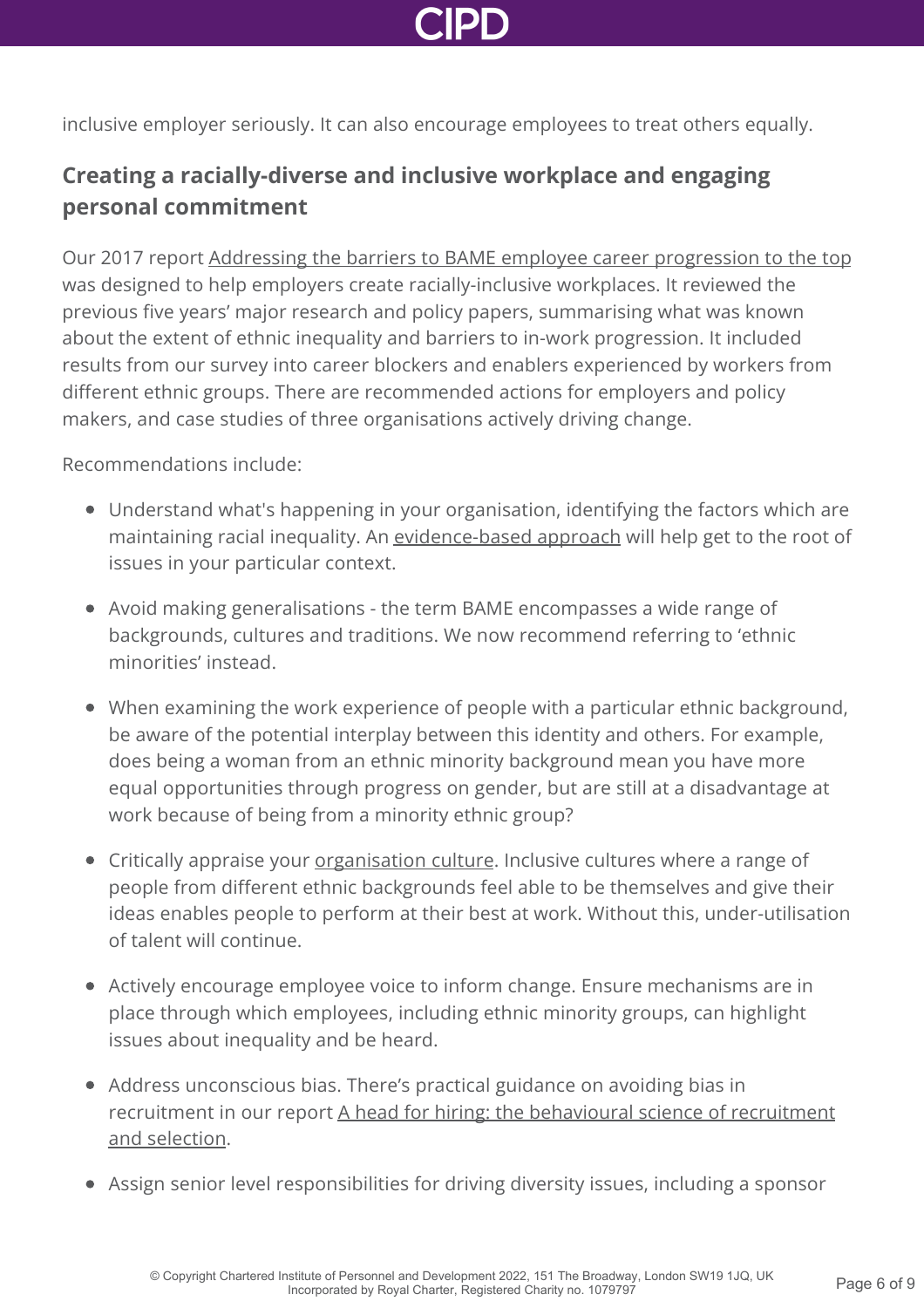

for race inclusion and allocating appropriate resources.

Actions should focus on:

- Making standards of behaviour clear to everyone through regular and appropriate communication methods, promoting a culture of personal responsibility for treating people with respect and dignity and adopting a zero tolerance approach to race discrimination.
- Raising awareness about the importance of different views and ideas in connection with business performance.
- Providing suitable training to ensure people understand what equality and race and diversity are and how to respond to issues. Participative workshops, events and campaigns are useful - it's not sufficient to simply send an email saying that a policy is available.
- Thinking inclusively when devising policies and procedures to make sure they're practical and aim to cater appropriately for the needs and preferences of a racially diverse workforce.
- Monitoring and evaluating policies and practices regularly to refresh them and ensure they are in support of a diverse workplace, where everyone feels they belong, regardless of race or ethnic background.
- Emphasising the role of line managers in making sure policies and practices are implemented in a fair and transparent way across the workforce and in creating a safe and inclusive working environment.
- Tracking the impact of policies and practices with relevant facts and figures.

#### **Reviewing employment practices**

- Policies and processes that promote race inclusion and diversity can set expectations, but they need to be regularly reviewed and underpinned by principles that actively celebrate and encourage differences.
- Check recruitment processes aren't open to discrimination on the basis of race. Take care in drafting and placing advertisements to avoid discrimination and stereotyping through language and images. Be sensitive when arranging dates for interviews. Indicate if any genuine Occupational Requirements apply.
- Make sure appraisal and performance management processes aren't biased and check that career paths and promotion and training opportunities are inclusive for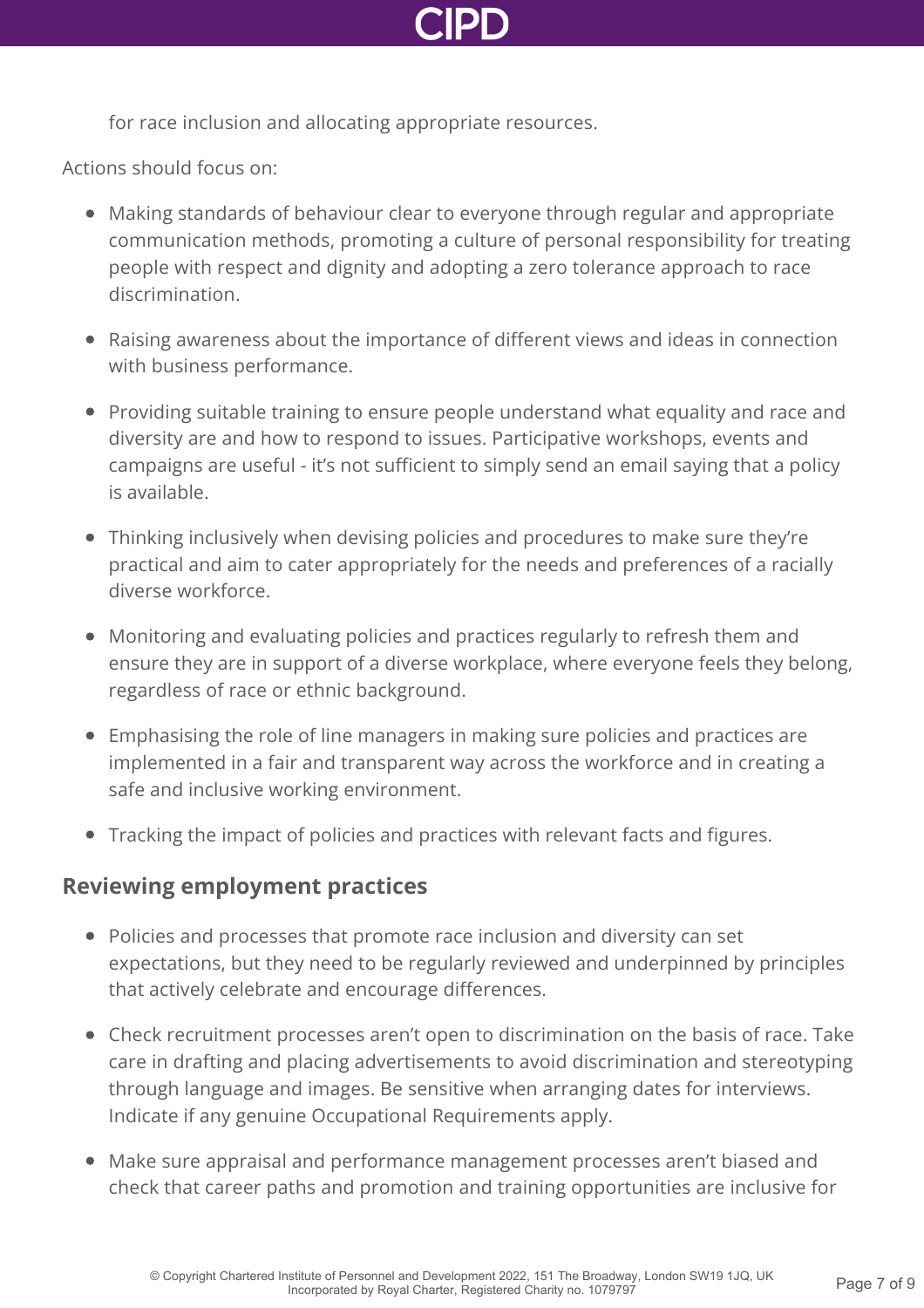

all employees.

Review policies and procedures related to, for example: flexible working practices, dress code/uniforms, flexible canteen menus, and terms and conditions, to ensure they don't discriminate on the basis of race.

### **[Useful contacts and further reading](http://www.cipd.co.uk/knowledge/fundamentals/emp-law/race-discrimination/factsheet?pdf=true#)**

#### **Contacts**

[Acas - Discrimination, bullying and harassment](https://www.acas.org.uk/discrimination-bullying-and-harassment)

[GOV.UK - Employers: preventing discrimination](https://www.gov.uk/employer-preventing-discrimination)

[Equality and Human Rights Commission - Race discrimination](https://www.equalityhumanrights.com/en/advice-and-guidance/race-discrimination)

[Government Equalities Office](http://www.equalities.gov.uk/)

[Employers Network on Equality and Inclusion](http://www.enei.org.uk/)

[Race at Work Charter](https://race.bitc.org.uk/issues/racecharter)

#### **Books and reports**

ACAS. (2018) [Race discrimination: key points for the workplace](https://archive.acas.org.uk/media/4413/Race-discrimination-key-points-for-the-workplace/pdf/Race-discrim-keypoints-workplace.pdf). London: Acas.

[EQUALITY AND HUMAN RIGHTS COMMISSION \(2018\)](https://www.equalityhumanrights.com/en/our-work/news/data-deficit-hampering-progression-ethnic-minority-and-disabled-staff-work) Data deficit hampering progression of ethnic minority and disabled people at work. Manchester: EHRC.

PYPER, D. (2014) *[The Equality Act 2010: caste discrimination](http://www.parliament.uk/briefing-papers/SN06862/the-equality-act-2010-caste-discrimination)*. Commons Library Standard Note. London: House of Commons Library.

RUBENSTEIN, M. (2021) Discrimination: a guide to the relevant case law. 34th ed. London: Michael Rubenstein Publishing.

#### **Journal articles**

[BURT, E. \(2018\) One in four BAME employees witnessed racist bullying from managers in](https://www.peoplemanagement.co.uk/news/articles/one-in-four-employees-witnessed-racist-bullying) the last two years. People Management (online). 31 October.

DANBOLD, F. (2021) [What the Sewell report misses about diversity in the workplace](https://www.peoplemanagement.co.uk/voices/comment/what-the-sewell-report-misses-about-diversity-in-the-workplace). People Management (online). 12 April.